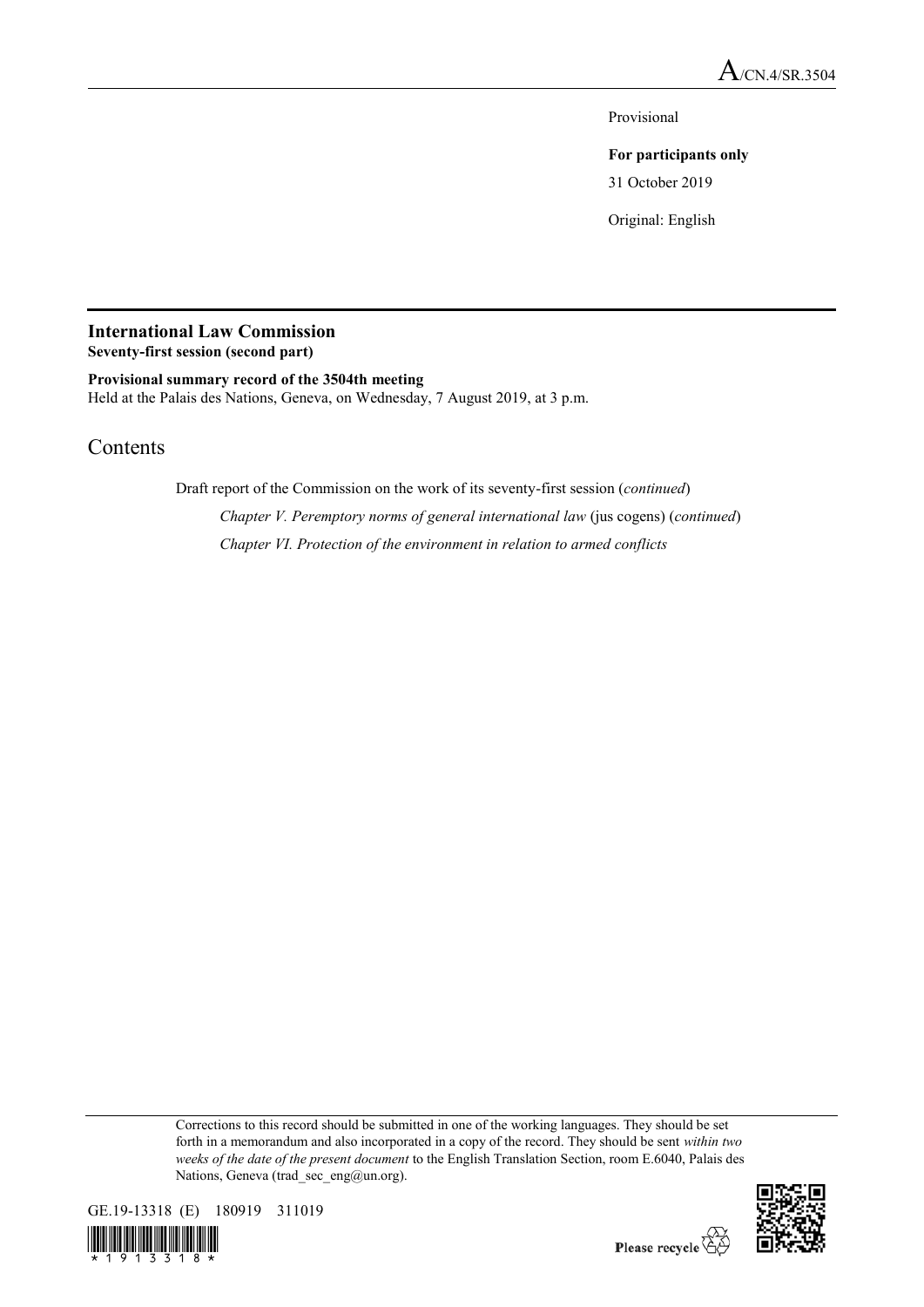| <i>Present:</i> |  |
|-----------------|--|
|                 |  |

| Chair:        | Mr. Šturma                  |
|---------------|-----------------------------|
| Members:      | Mr. Cissé                   |
|               | Ms. Escobar Hernández       |
|               | Ms. Galvão Teles            |
|               | Mr. Gómez-Robledo           |
|               | Mr. Grossman Guiloff        |
|               | Mr. Hassouna                |
|               | Mr. Huang                   |
|               | Mr. Jalloh                  |
|               | Mr. Laraba                  |
|               | Ms. Lehto                   |
|               | Mr. Murase                  |
|               | Mr. Murphy                  |
|               | Mr. Nguyen                  |
|               | Mr. Nolte                   |
|               | Ms. Oral                    |
|               | Mr. Ouazzani Chahdi         |
|               | Mr. Park                    |
|               | Mr. Petrič                  |
|               | Mr. Reinisch                |
|               | Mr. Ruda Santolaria         |
|               | Mr. Saboia                  |
|               | Mr. Tladi                   |
|               | Mr. Valencia-Ospina         |
|               | Mr. Vázquez-Bermúdez        |
|               | Sir Michael Wood            |
|               | Mr. Zagaynov                |
| Secretariat:  |                             |
| Mr. Llewellyn | Secretary to the Commission |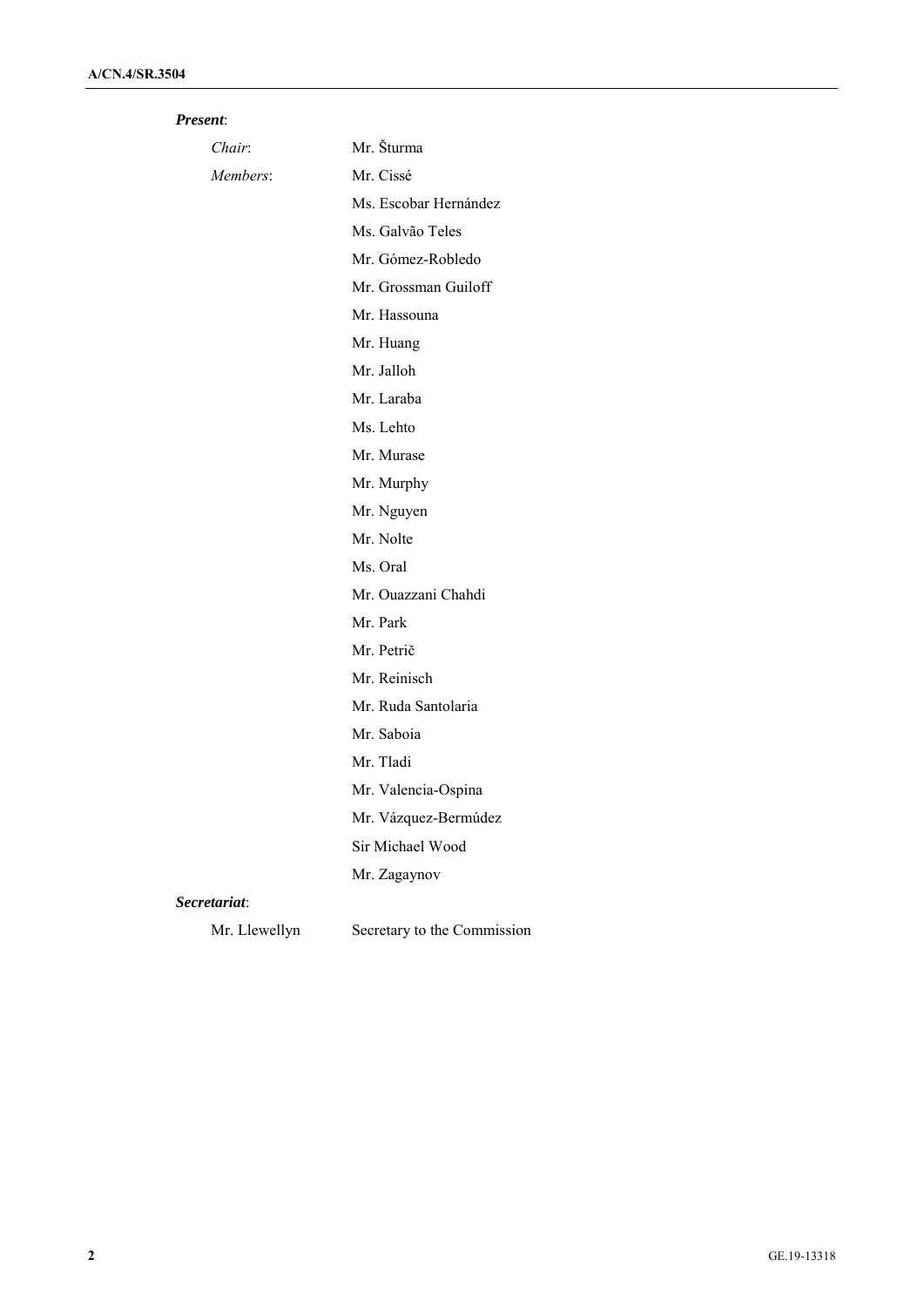*The meeting was called to order at 3.05 p.m.*

#### **Draft report of the Commission on the work of its seventy-first session** (*continued*)

*Chapter V. Peremptory norms of general international law* (jus cogens) (*continued*) (A/CN.4/L.929, A/CN.4/L.929/Add.1 and A/CN.4/L.929/Add.2)

**The Chair** invited the Commission to resume its consideration of the portion of chapter V of the draft report contained in document A/CN.4/L.929/Add.2.

*Commentary to draft conclusion 19 (Particular consequences of serious breaches of peremptory norms of general international law (*jus cogens*))*

#### *Paragraph (2)*

**Mr. Tladi** (Special Rapporteur) said that, following some discussion, a consensus had been reached about the paragraph. In the second sentence, the words "an obligation on States to" should be replaced with "that States shall". In the fourth sentence, the words "of the adoption of its articles on the law of treaties" should be inserted after "Although at the time", and the word "encapsulated" should be replaced with "expressed". In the sixth sentence, the words "albeit just" should be added after "obligation". In the seventh sentence, the words "norms that are widely cited as peremptory, namely the" should be deleted, and the words "norms that are widely cited as peremptory" should be inserted at the end of the sentence, after the footnote 56 call-out. Lastly, in the ninth sentence, the footnote 58 callout should be placed after the word "self-determination".

**Sir Michael Wood** said that, as he had explained at the previous meeting (A/CN.4/SR.3503), he disagreed with the third sentence.

**Mr. Vázquez-Bermúdez** said that one solution might be to replace, in the third sentence, the words "flows from" with "builds upon".

**Mr. Jalloh** said that, while he was happy with the sentence as it stood, he would be willing to accept Mr. Vázquez-Bermúdez's proposal in the spirit of compromise.

**Sir Michael Wood** said that the proposal was a good compromise. In the light of the proposed changes to the seventh sentence, it would be appropriate for the ninth sentence to end with the word "self-determination".

*Paragraph (2), as amended, was adopted.*

*Commentary to draft conclusion 16 (Obligations created by resolutions, decisions or other acts of international organizations conflicting with a peremptory norm of general international law (*jus cogens*))*

#### *Paragraph (2)*

**Mr. Tladi** (Special Rapporteur) said that that the reference to the International Court of Justice should be removed.

*Paragraph (2) was adopted on that understanding.*

#### *Paragraph (4)*

**Mr. Tladi** (Special Rapporteur) said that, in the last sentence, the words "the rule in" should be deleted. A new footnote should be inserted at the very end of the paragraph, which would essentially reproduce the content of the current footnotes to paragraph (5), except for the references to the literature, and include references to the differing views of States. In that latter connection, the text of the footnote would be finalized by the Secretariat with input from Mr. Zagaynov.

*Paragraph (4), as amended, was adopted on that understanding.*

*Paragraph (5)*

*Paragraph (5) was deleted.*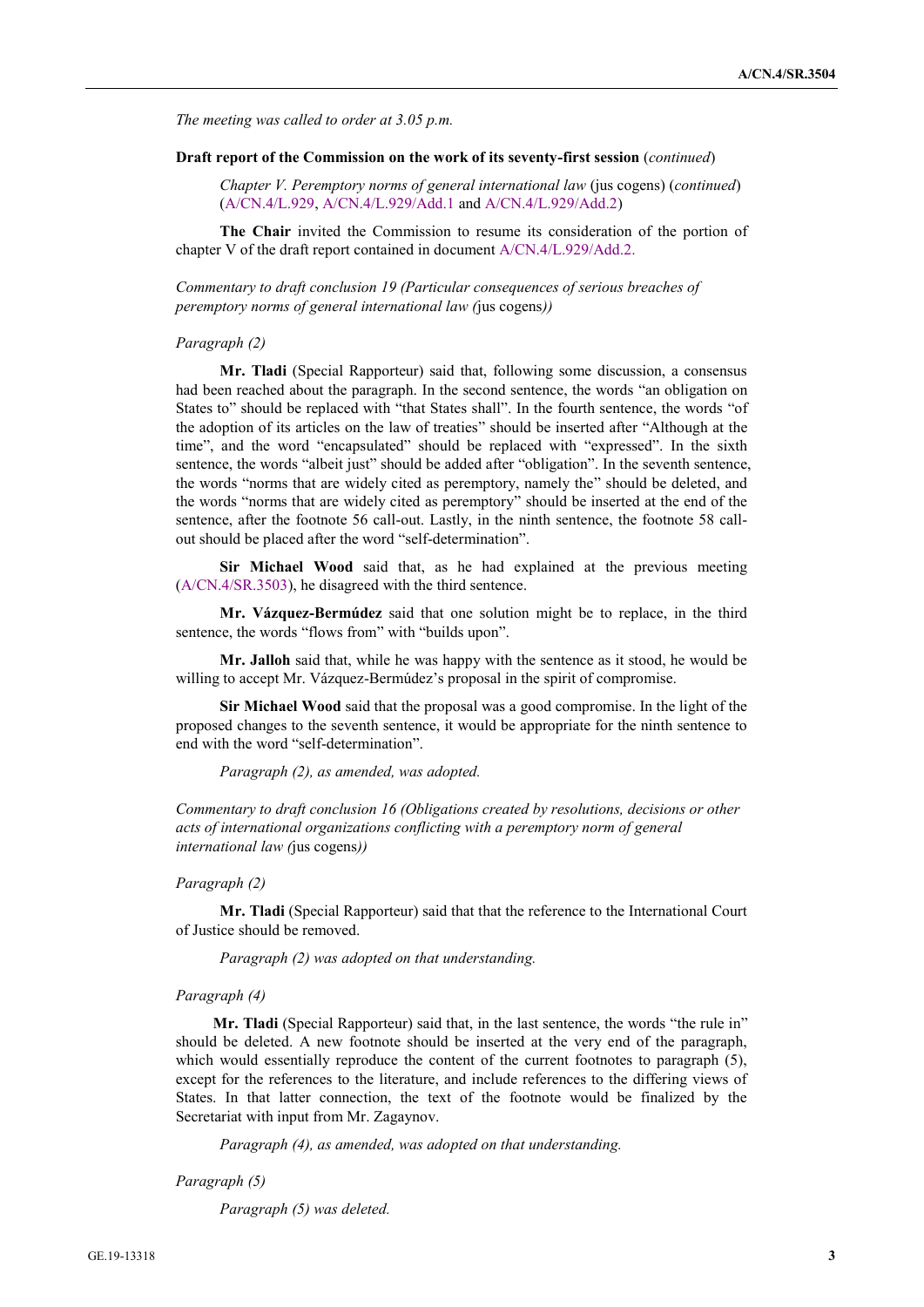*Commentary to draft conclusion 19 (Particular consequences of serious breaches of peremptory norms of general international law (*jus cogens*))*

#### *Paragraph (8)*

**Mr. Zagaynov** proposed that the first sentence should be redrafted to read: "While the obligation of non-recognition is settled, this duty is not to be implemented to the detriment of the affected population and deprive it of any advantages derived from international cooperation." The aim of the proposal was to reflect more closely the language used by the International Court of Justice in the advisory opinion cited in the paragraph, namely the *Legal Consequences for States of the Continued Presence of South Africa in Namibia (South West Africa) notwithstanding Security Council Resolution 276 (1970)*.

**Mr. Nolte** said that, if the language of the proposal was taken from that advisory opinion, quotation marks should be used.

**Mr. Zagaynov** said that the words "of any advantages derived from international cooperation" were taken from paragraph 125 of the advisory opinion and could, if deemed appropriate, be placed in quotation marks.

*Paragraph (8), as amended, was adopted.*

#### *Paragraph (9)*

**Mr. Nolte**, supported by **Mr. Murphy**, **Mr. Park** and **Mr. Huang**, said that what followed the footnote 77 call-out, which dealt with a proposal by the Special Rapporteur that had not been accepted by the Commission, was not an essential part of the paragraph and should be deleted.

**Ms. Lehto** said that she wished to recall that, in his statement (A/CN.4/SR.3472), the Chair of the Drafting Committee had stated that "the Committee had agreed to retain [the word 'serious'] on the understanding that the contrary view would be highlighted in the commentaries".

**Mr. Tladi** (Special Rapporteur) said that, in view of the tenor of the discussions that had taken place in the Drafting Committee, he strongly disagreed with the proposal to delete what followed the footnote 77 call-out.

**Mr. Nolte** proposed suspending consideration of the paragraph to give members time to agree on a reformulation of the sentences in question.

*Paragraph (9) was left in abeyance.*

#### *Paragraph (10)*

**Mr. Nolte** proposed that, in the second sentence, the word "serious" should be inserted before "breach", and that, in the third sentence, the words "for example" should be deleted.

**Mr. Tladi** (Special Rapporteur), supported by **Sir Michael Wood**, said that the second sentence also covered non-serious breaches and should therefore be left as it stood.

*Paragraph (10), as amended, was adopted.*

#### *Paragraph (11)*

**Mr. Nolte** said that, for the sake of clarity, the third sentence should be redrafted to read: "Moreover, according to articles 41 and 42 of the articles on the responsibility of international organizations, the duties in draft conclusion 19 apply to both States and international organizations."

**Mr. Murphy** said that his preference would be to recast the first sentence to read: "As with draft conclusions 17 and 18, draft conclusion 19 is without prejudice to the application of the duties in draft conclusion 19 to international organizations." A footnote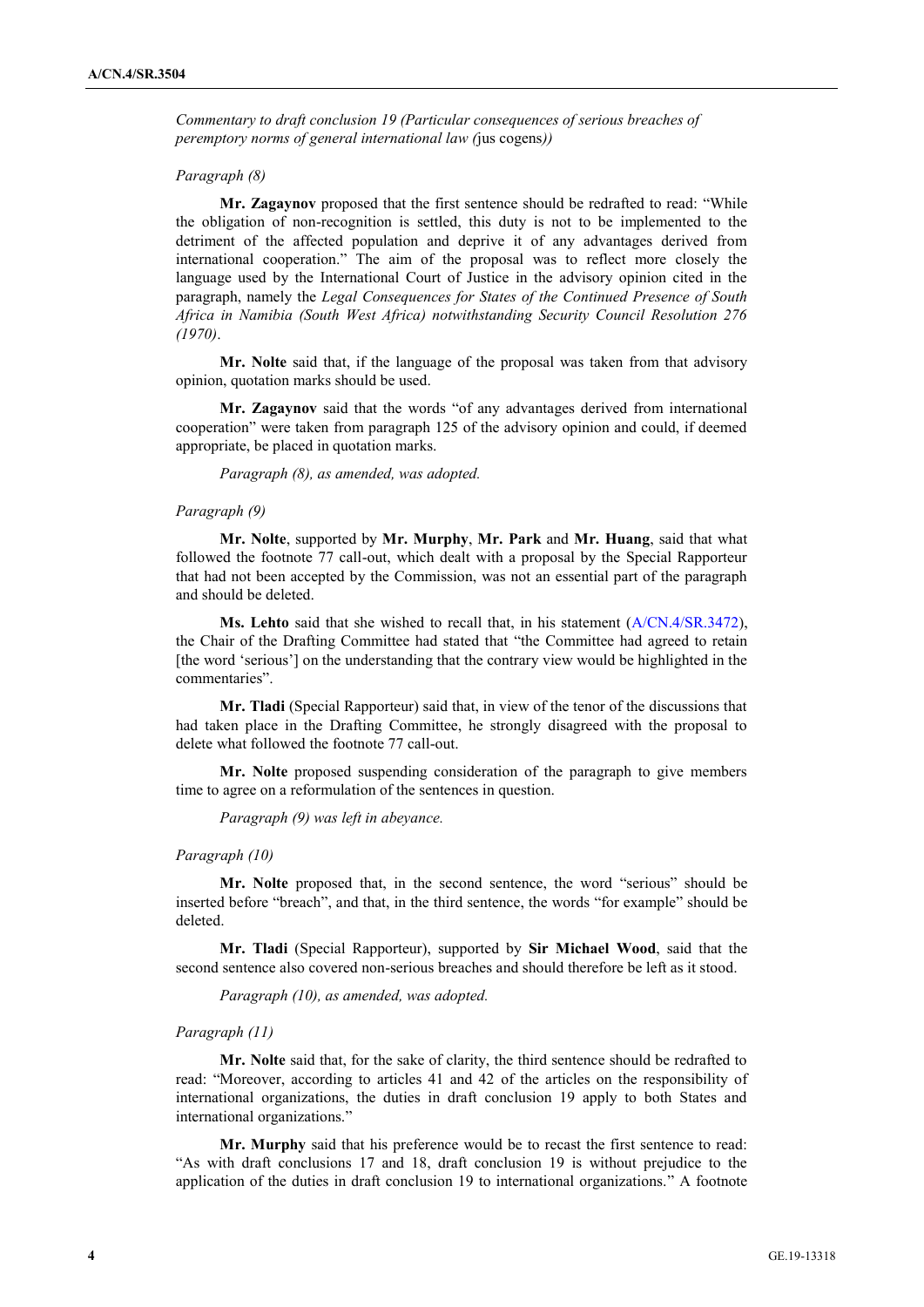reference to articles 41 and 42 of the articles on the responsibility of international organizations could then be added, and the remainder of the paragraph could be deleted.

**Mr. Tladi** (Special Rapporteur) said that he could agree to Mr. Murphy's proposal, on the understanding that the paragraph would be revisited at the second-reading stage in order to take into account any views expressed by States.

*Paragraph (11), as amended, was adopted on that understanding.*

*Commentary to draft conclusion 20 (Interpretation and application consistent with peremptory norms of general international law (*jus cogens*))*

# *Paragraph (1)*

**Sir Michael Wood** said that, in the first sentence, the word "to" should be replaced with "in the case of". The last sentence should be redrafted to read: "The rule in draft conclusion 20 applies as part of the process of interpretation under applicable rules of interpretation."

*Paragraph (1), as amended, was adopted.*

#### *Paragraph (2)*

**Sir Michael Wood** said that, for the sake of accuracy, in the second sentence, the word "interpreted" should be replaced with "applied".

**Mr. Nolte** said that, in the last sentence, the word "may" should be used in place of "should".

*Paragraph (2), as amended, was adopted.*

#### *Paragraph (3)*

*Paragraph (3) was adopted.*

#### *Paragraph (4)*

**Mr. Nolte** said that, in the last sentence, the words "all subjects" were too vague and should be replaced with "primarily States and international organizations".

*Paragraph (4), as amended, was adopted.*

# *Paragraph (5)*

**Mr. Murphy** said that the last sentence was potentially misleading and should be redrafted to read: "The Court itself did not address such arguments."

**Mr. Nolte** said that, to make the first sentence more comprehensive, the words "and application" should be inserted after "interpretation". He proposed the addition, at the end of footnote 84, of a reference to conclusion 42 of the report of the Study Group on fragmentation of international law. He would submit a specific language proposal in that regard to the Secretariat.

**Sir Michael Wood** said that the reference, in footnote 85, to a statement made by the Islamic Republic of Iran during a meeting of the Security Council should be deleted or, failing that, expanded on to give a fuller account of the meeting, in which other States had expressed different views.

**Mr. Tladi** (Special Rapporteur) said that he was happy to agree to Mr. Nolte's proposal to insert the words "and application" after "interpretation" in the first sentence. However, it seemed that the sentence had been read incorrectly: it was the interpretative rule, not article 31 (3) (c), that also applied to the interpretation of all other rules of international law. Some text was missing from the quotation from paragraph (3) of the commentary to article 26 of the articles on responsibility of States for internationally wrongful acts. The first half of the quote should read: "When there is an apparent conflict between primary obligations, one of which arises for a State directly under a peremptory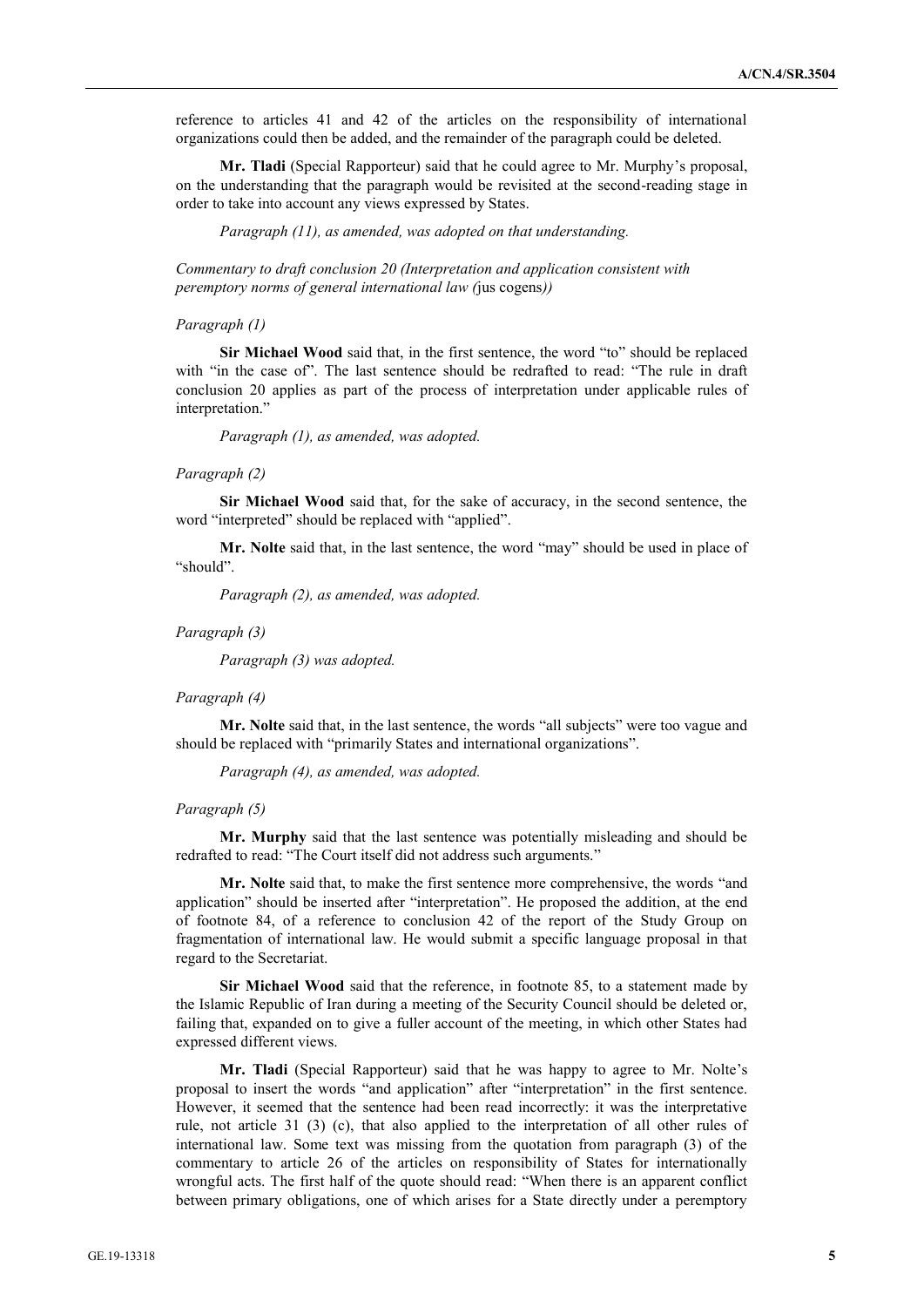norm of general international law, it is evident that such an obligation must prevail." He disagreed with Mr. Murphy: the final sentence was sufficiently nuanced and took into account the fact that the Court had not addressed the argument relating to peremptory norms of general international law (*jus cogens*). In the interests of time, however, he would agree to delete that sentence, on the condition that the earlier references to the arguments of Iran were also deleted, since maintaining those arguments alone might suggest that the Court had not said anything at all on the matter. He proposed that the entire second half of the paragraph, from the sentence that began "Similar to this statement by the Commission", should be deleted.

**Ms. Lehto** said that it would be a pity to delete the entire second half of the paragraph. Perhaps the concerns of those members who had been critical of the final sentence would be allayed if the final clause, which began "a norm which the Commission has described", was deleted or moved to a footnote.

**Mr. Murphy** said that he was not advocating the deletion of the entire second half of the paragraph. The problem with the final sentence was that in its judgment in the case concerning *Oil Platforms (Islamic Republic of Iran v. United States of America)*, the Court was not interpreting the 1955 Treaty of Amity, Economic Relations and Consular Rights in relation to a peremptory rule of international law or even rules on the use of force; it was interpreting a specific provision of the Treaty that called for the possibility of an exception based on essential security interests. It was purely an issue of treaty interpretation, not a scenario involving a conflict between two rules of international law. The sentence could be perceived as a misunderstanding on the part of the Commission of the way in which the Court had interpreted the Treaty. Deleting the final clause would not change that.

**Mr. Park** said that the content of the last clause of the final sentence was covered in paragraph (8) of the commentary to draft conclusion 5. The whole final sentence should be deleted.

**Sir Michael Wood** said that he appreciated the Special Rapporteur's willingness to delete the entire second half of the paragraph. Doing so would resolve his problem with footnote 85.

**The Chair** said he took it that the Commission agreed to delete the second half of the paragraph, from the sentence beginning "Similar to this statement by the Commission" onward, as proposed by the Special Rapporteur.

*Paragraph (5), as amended, was adopted.*

*Paragraph (6)*

*Paragraph (6) was adopted.*

#### *Paragraph (7)*

**Mr. Vázquez-Bermúdez** said that the words "a general principle of law" should be inserted after "customary international law" in the list enumerated at the end of the first sentence.

*Paragraph (7), as amended, was adopted.*

#### *Part Four (General provisions)*

*Commentary to draft conclusion 22 (Without prejudice to consequences that specific peremptory norms of general international law (*jus cogens*) may otherwise entail)*

*Paragraphs (1) and (2)*

*Paragraphs (1) and (2) were adopted.*

**Mr. Murase** said that he wished to propose the insertion of a new paragraph (2 *bis*) to read: "The present draft conclusions do not deal with the issue regarding the consequences arising from a possible conflict or collision between peremptory norms (e.g. the principle of non-use of force and the right of self-determination)." The issue of the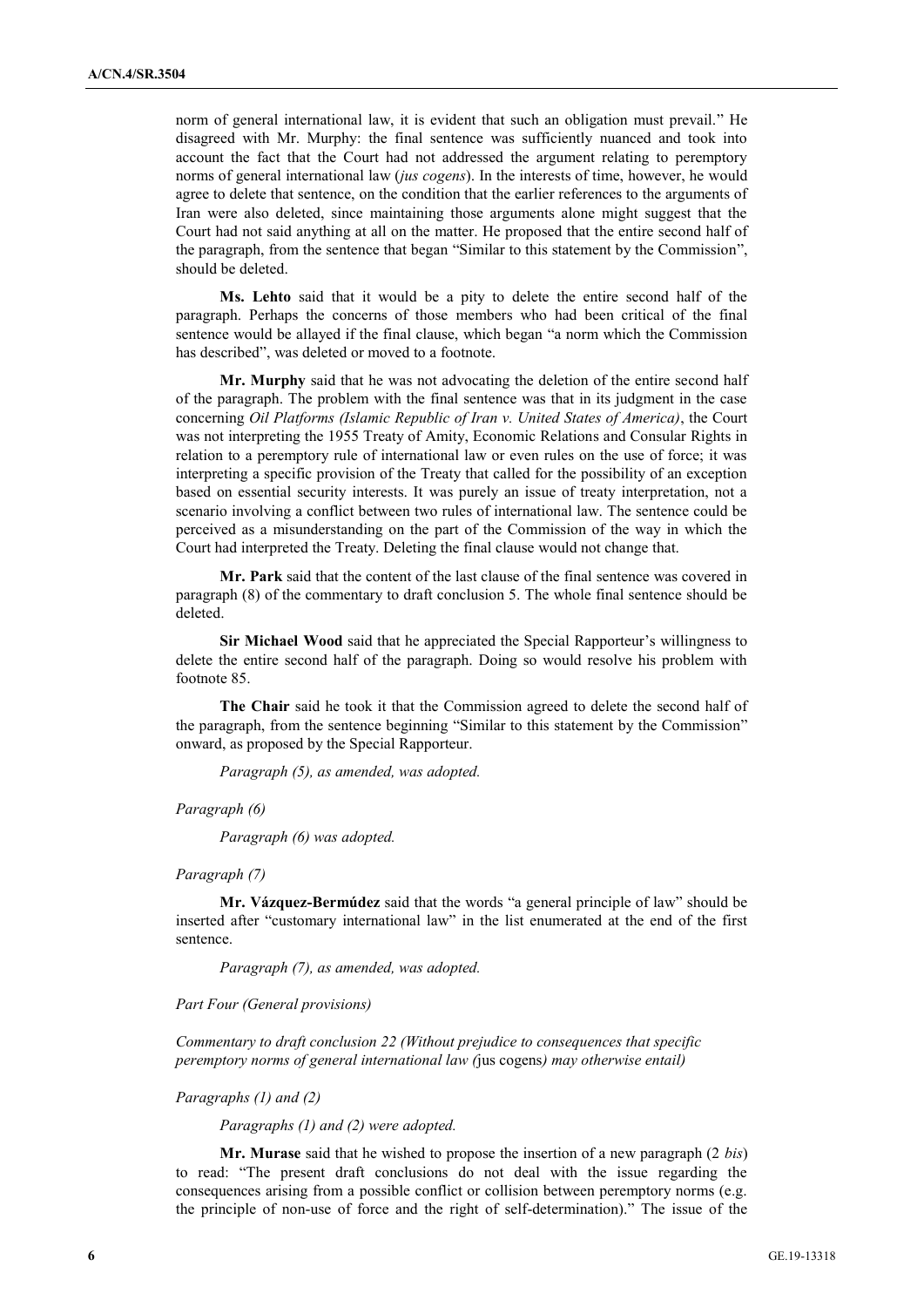collision of *jus cogens* norms had become a point of interest in academic circles; a footnote could be included referencing the work of João Christófolo in that connection.

**Mr. Tladi** (Special Rapporteur) said that he welcomed Mr. Murase's proposal. However, he would amend the paragraph to read: "The present draft conclusions do not deal with issues arising from a conflict between peremptory norms of general international law (*jus cogens*)." He did not think it was necessary to include the examples provided in parentheses.

**Mr. Petrič** said that Mr. Murase's proposal, as amended by the Special Rapporteur, was a valuable addition, which he strongly supported.

**Mr. Nolte** said that he also supported including a shortened version of Mr. Murase's proposal, without the footnote, along the lines of the amended text proposed by the Special Rapporteur. The paragraph should read: "The present draft conclusions do not deal with the consequences arising from a conflict between peremptory norms."

**Mr. Murase** said that another possible formulation was: "… the consequences arising from a possible conflict between peremptory norms". He would strongly prefer to see the footnote included.

**Mr. Park** said that he was unsure whether it was appropriate to adopt the newly proposed paragraph. The Commission had decided not to include the principle of the nonuse of force in the non-exhaustive list of norms contained in the annex to the draft conclusions. That was because no exceptions were permitted under *jus cogens* norms, but an exception could be made to the principle of the non-use of force in the event of the exercise of the right of self-determination. There was therefore not necessarily a conflict between the examples provided by Mr. Murase in parentheses.

**The Chair** said that the Special Rapporteur had proposed to delete the examples provided in parentheses.

**Ms. Galvão Teles** said that she supported the amendments made to Mr. Murase's proposal by the Special Rapporteur. The issue touched upon in the proposed paragraph was an important one and attention should be drawn to it. However, given that it had not been discussed thoroughly by the Commission, it should be mentioned only succinctly and in a neutral fashion. For that reason, it would not be appropriate to include a footnote.

**Mr. Jalloh** said that he agreed with Ms. Galvão Teles. He supported the proposal as amended by the Special Rapporteur.

**Mr. Tladi** (Special Rapporteur) said that the paragraph should be inserted with his proposed amendments. It would appear without the examples in parentheses and without the footnote.

**The Chair** said he took it that the Commission agreed to adopt the new paragraph (2 *bis*), as proposed by Mr. Murase and as amended by the Special Rapporteur.

*It was so decided.*

*Paragraph (2* bis*) was adopted.*

# *Paragraph (3)*

**Mr. Nolte** said that, at the end of the first sentence, "immunity and jurisdiction over national courts" should be amended to read "immunity and jurisdiction of national courts".

**Mr. Huang** said that paragraph (3) addressed the issue of immunity, which was the main theme of another topic currently being considered by the Commission. It was his understanding that there had been a general feeling within the Drafting Committee that the Commission's consideration of the topic of peremptory norms of general international law (*jus cogens*) should not overlap with its consideration of the issue of immunity. He therefore proposed that paragraph (3) should be deleted.

**Mr. Jalloh** said that paragraph (3) was the result of a delicate compromise. He would propose that, in view of time constraints, the compromise should be left as it stood.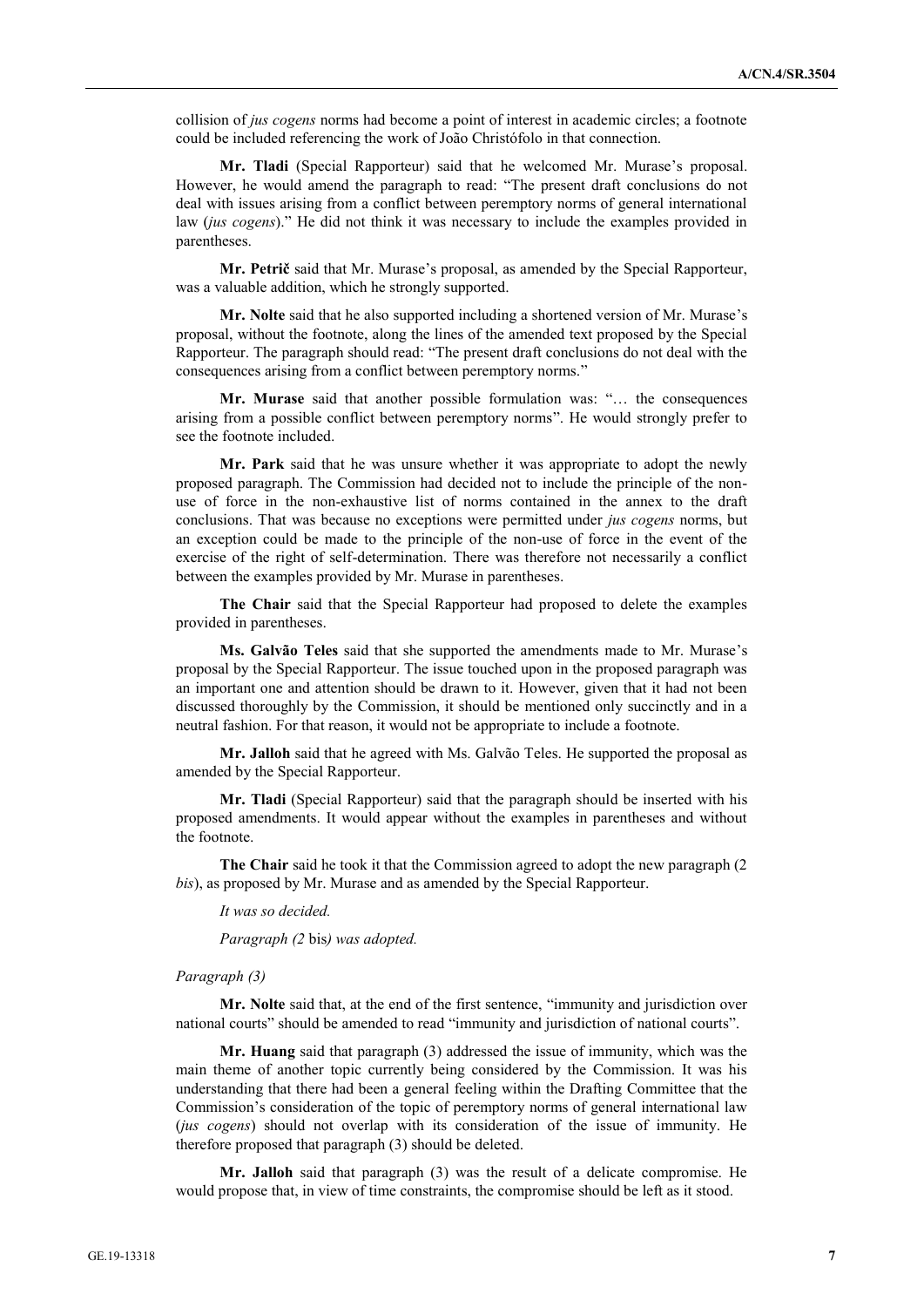**Mr. Tladi** (Special Rapporteur) said that he wished to recall the genesis of paragraph (3). He had proposed two draft conclusions that had threatened to divide the Commission. At the outcome of the debate regarding those draft conclusions, he had committed to removing the texts proposed and to inserting a "without prejudice" clause, on the understanding that the issues would be raised in a non-prejudicial manner in the commentaries. Paragraph (3) did that. It described the issues in an impartial manner. It was only fair to adopt the paragraph and, in that way, leave the door open to the various views held in that regard both within the Commission and in the wider world.

**Mr. Grossman Guiloff** said that he wondered whether Mr. Huang's concern could be addressed by moving the final sentence of paragraph (3) to the beginning of the text. For example, it could be inserted after the first sentence and amended to read: "This commentary will not address, however, the topics above."

**Sir Michael Wood** said that he had some sympathy with Mr. Huang's position. At the same time, he acknowledged that the Special Rapporteur had promised to draft such a paragraph. However, the Special Rapporteur had said that the paragraph would be drafted in a "non-prejudicial" manner. With that in mind, he wondered whether the Special Rapporteur would be willing to omit the second sentence, which was slightly prejudicial insofar as it dealt with very specific points that had given rise to different views. The first sentence, which simply indicated what the issues might be, and the third and fourth sentences could be retained. He hoped that Mr. Huang might be prepared to accept such a compromise.

**Mr. Jalloh** said that he supported Mr. Nolte's proposed amendment but had doubts about the proposals put forward by Mr. Grossman Guiloff and Sir Michael Wood. In his view, the paragraph was non-prejudicial as it stood.

**Mr. Murphy** said that paragraph (3) reflected the Commission's discussions in the plenary and in the Drafting Committee. It presented a neutral position. He agreed with Mr. Jalloh that the paragraph, as amended by Mr. Nolte, was acceptable.

**Mr. Huang** said that the Commission should never compromise the quality of its work in any circumstances, especially not because of time constraints. He fully agreed that it was appropriate to try to establish a balance. However, the sentence in question was completely new to everyone. It was therefore in line with the Commission's normal working methods to discuss the content of the paragraph. He proposed that paragraph (3) should be held in abeyance pending informal consultations.

**Mr. Tladi** (Special Rapporteur) said that he did not think that the Commission should suspend consideration of the paragraph. A decision should be made.

**Ms. Galvão Teles** said that she too felt that it was important that the Commission should move forward with its work. She recognized that the Special Rapporteur had, in paragraph (3), addressed a very delicate matter. Sir Michael Wood's proposal was the basis for a compromise.

**Mr. Ruda Santolaria** said that his preference was to maintain the text as presented, with the amendment proposed by Mr. Nolte.

**Mr. Park** said that he seconded Mr. Huang's request for paragraph (3) to be held in abeyance.

**The Chair** said the Special Rapporteur clearly opposed suspending consideration of the paragraph. In normal circumstances, he would have granted the request for suspension, but time was running short. The proposal made by Sir Michael Wood and seconded by Ms. Galvão Teles seemed to him to be a possible compromise.

**Mr. Huang** said that everyone was aware that time was limited. However, his proposal was clear and reasonable. He had simply asked for a short suspension. If the Commission could not agree to that simple proposal, he would have to propose postponing consideration of the entire chapter. The Commission had spent almost three days considering the chapter, which suggested that it was simply not ready for consideration by the plenary.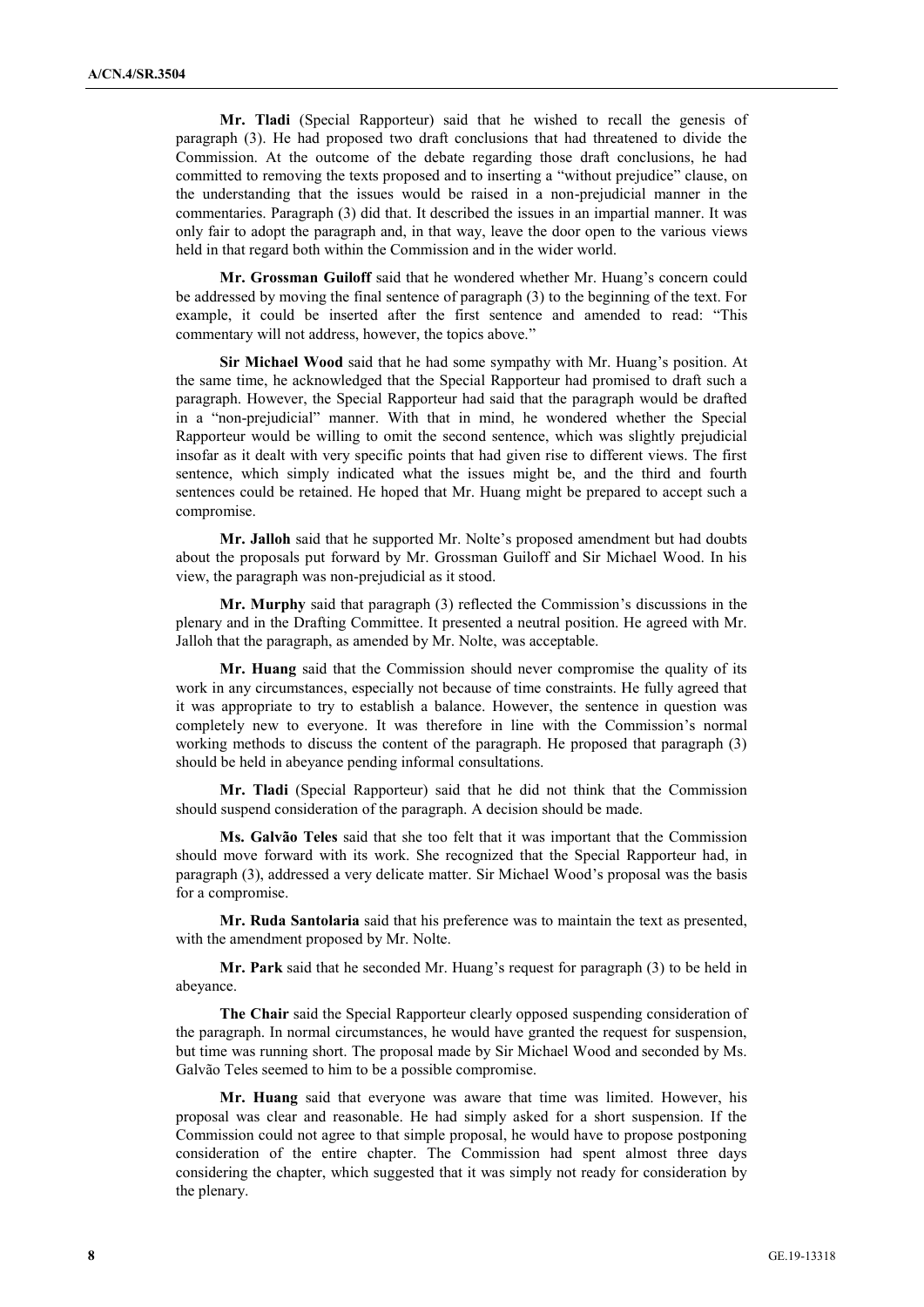**The Chair** said that he agreed to suspend consideration of the paragraph. However, if upon resuming consideration of the text no consensus had been reached, he would use his power to call a vote.

*Paragraph (3) was left in abeyance.*

*Draft conclusion 23 (Non-exhaustive list)*

*Paragraph (1)*

*Paragraph (1) was adopted with minor drafting changes.*

*Paragraph (2)*

**Mr. Nolte** said that, in the third-to-last sentence, the word "will" should be changed to "may", as the Commission should avoid speculating about future peremptory norms of general international law (*jus cogens*).

*Paragraph (2), as amended, was adopted.*

#### *Paragraph (3)*

*Paragraph (3) was adopted with a minor drafting change.*

*Paragraphs (4) and (5)*

*Paragraphs (4) and (5) were adopted.*

*Paragraph (6)*

*Paragraph (6) was adopted with a minor correction.*

#### *Paragraph (7)*

*Paragraph (7) was adopted.*

#### *Paragraph (8)*

**Sir Michael Wood** said that, in the last sentence, the words "in contrast" should be replaced with the softer language "on the other hand".

*Paragraph (8), as amended, was adopted.*

*Paragraphs (9) to (11)*

*Paragraphs (9) to (11) were adopted.*

#### *Paragraph (12)*

**Mr. Murphy** proposed that the words "obligation to respect" should be inserted immediately before "right of self-determination" and that the phrase "referred to the right to self-determination" should be replaced with "referred just to the 'principle of selfdetermination' or 'right to self-determination'". All three formulations had been used by the Commission, as was explained in the footnote.

**Mr. Nolte** said that he supported the latter amendment proposed by Mr. Murphy; however, he would prefer to retain the formulation "right of self-determination" in the first instance. In addition, he proposed that the first sentence of footnote 116 should be moved to the end of the footnote, since the right of self-determination was not described as having a peremptory character in the source quoted in that first sentence.

**Mr. Grossman Guiloff**, supported by **Mr. Petrič**, said that he agreed with Mr. Nolte that the formulation "right of self-determination" should be the first to appear in the paragraph.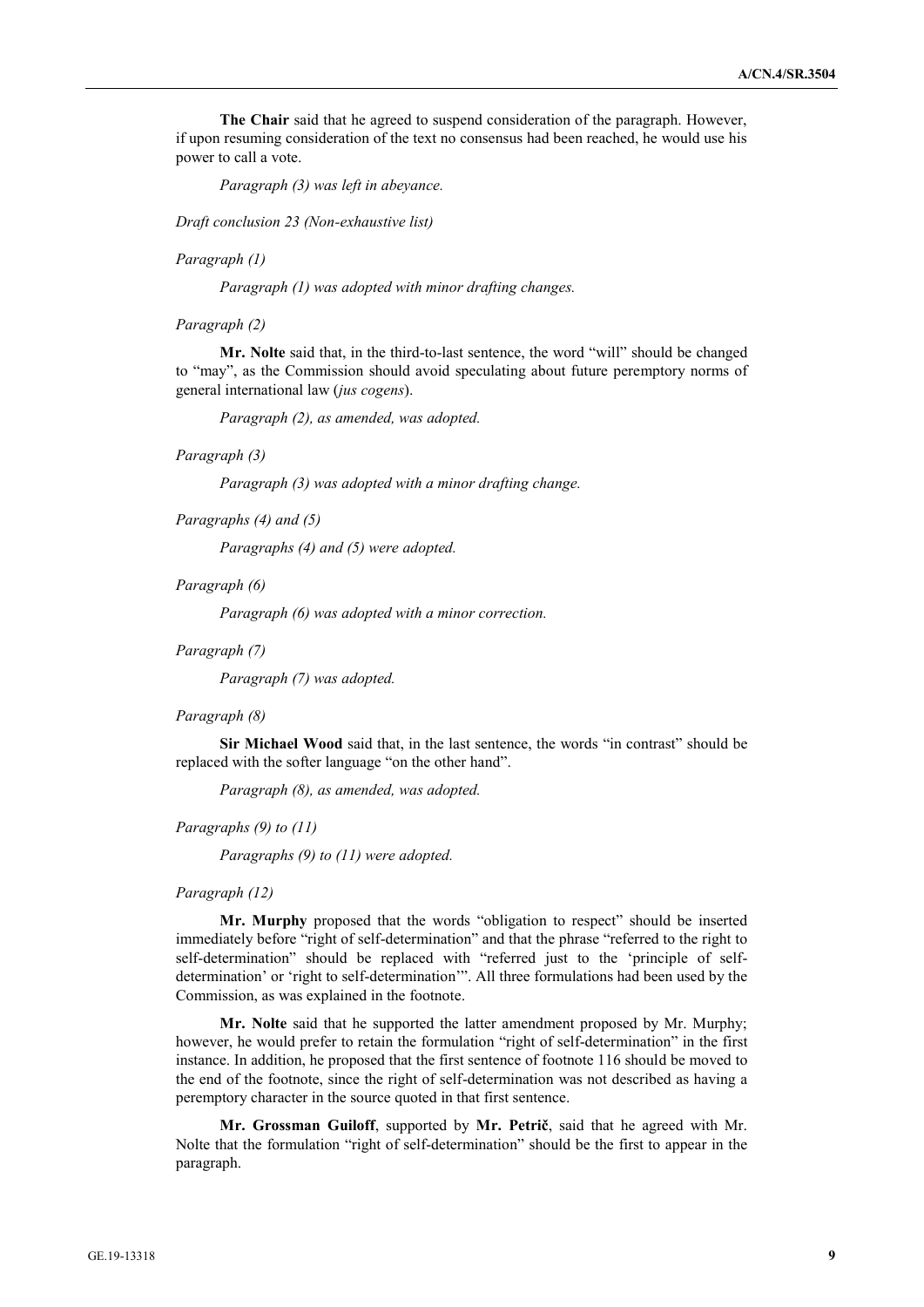**Sir Michael Wood** said that if the first part of the paragraph was to remain as drafted, he would propose replacing the phrase "although it has at times referred to the right to self-determination" with "although it has at times used other wording".

**Mr. Jalloh** said that the amendments proposed by Mr. Murphy were covered in footnote 116; therefore, he did not see the need to repeat the language in the body of paragraph (12). However, if the majority of members were in favour of doing so, he would support Mr. Murphy's proposed changes, as amended by Mr. Nolte. He would not, however, be in favour of the insertion of the word "just", as suggested by Mr. Murphy, which would seem to downplay an extremely important paragraph.

**Mr. Grossman Guiloff** proposed that the phrase "resorted to different formulations" should be inserted after the words "the Commission has" and that the rest of the sentence should be deleted. As pointed out by other members, the relevant terminology was provided in footnote 116.

**Mr. Nolte** said that he would not be opposed to the amendment proposed by Mr. Grossman Guiloff; however, if the paragraph was adopted with that amendment, he would reiterate his proposed amendment to footnote 116, namely, to move the first sentence to the end of the footnote, because the peremptory character of the right of self-determination was not described in the reference cited in that sentence.

**Mr. Tladi** (Special Rapporteur) said that all the formulations suggested, including the original version of the paragraph, were acceptable. As for footnote 116, paragraph (5) of the commentary to article 40 of the articles on responsibility of States for internationally wrongful acts – the source cited in the first paragraph of footnote  $116$  – listed a number of peremptory norms. To his understanding, the obligation to respect the right of selfdetermination was described in the context as being one of those norms. He would prefer to retain the paragraph and the footnote as originally drafted.

**Mr. Murphy** said that perhaps footnote 116 began with the reference to paragraph (5) of the commentary to article 40 of the articles on State responsibility simply because that was the one that included the phrase that the Commission had opted for in draft conclusion 23: "right of self-determination".

*Paragraph (12) was adopted with a minor editorial amendment.*

#### *Paragraph (13)*

**Sir Michael Wood** proposed the deletion of the last two sentences of the paragraph, as it would be very inappropriate for the Commission to say that the provision referred to therein was worth noting, when it had been very deliberately rejected on second reading

**Mr. Zagaynov** said that he agreed with the proposed deletion of the last two sentences. Furthermore, in order to adequately reflect the view expressed by a number of members during the plenary discussion of the draft conclusion, he proposed that the two deleted sentences should be replaced with a new sentence that would read: "In particular, the Commission had also referred to the important role of the Charter of the United Nations, especially those provisions of the Charter which set out the purposes and principles of the United Nations for the development of peremptory norms of general international law (*jus cogens*)."

**Mr. Huang** said that paragraph (13) was a crucial part of the commentary; it needed to be strengthened. He furthermore shared the concerns raised by Mr. Zagaynov. More generally, paragraph (13) and the document as a whole were too lengthy, especially when compared to other, well-received outcomes of the Commission's work, such as the articles on diplomatic protection.

**Ms. Lehto** said that, in paragraph (13), the Special Rapporteur very consistently referred only to norms that had been considered or mentioned by the Commission previously. Regarding the proposed deletion of the last two sentences, she recalled that several members had stated in plenary meetings that the Commission should not exclude the possible emergence of environmentally-related peremptory norms in the future; she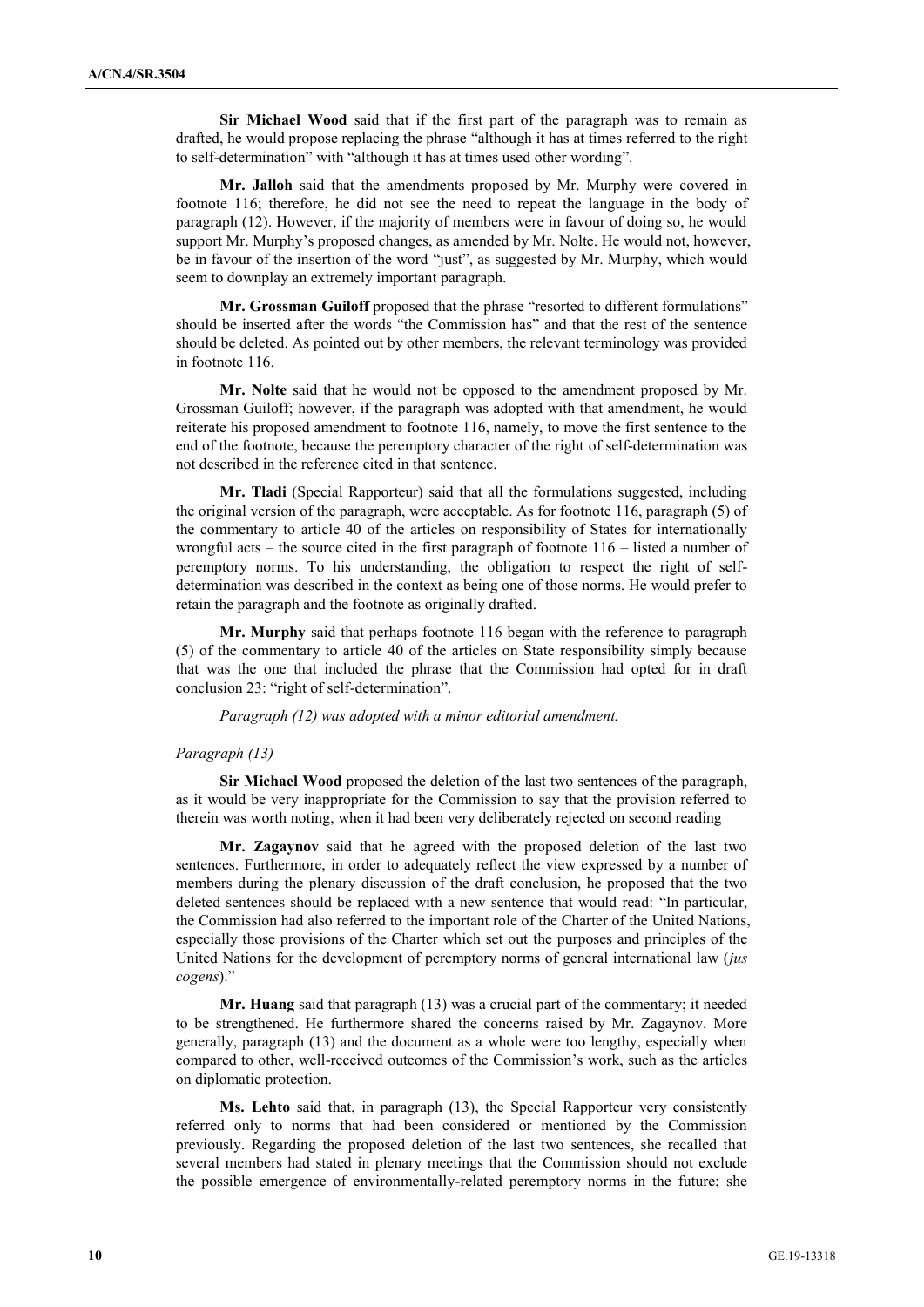would like that view to be reflected, perhaps in a way that ensured that the paragraph did not draw too much attention to draft article 19 of the draft articles on State responsibility.

**Mr. Murphy** proposed that, in the third sentence, the phrase "the Commission referred to, *inter alia*, the prohibition of piracy and the sovereign equality of States" should be amended to read "the Commission referred, *inter alia*, to the prohibition of piracy and to the principle of the sovereign equality of States". He agreed with the proposed deletion of the last two sentences of the paragraph. If, however, the sentences were to be retained, he would suggest adding in the penultimate sentence, for the sake of clarity, the words "in 1976," after the phrase "on first reading" and deleting the final clause beginning with the word "although". He would also suggest that the last sentence should be replaced with the following sentences: "When read in conjunction with the commentary, that provision linked obligations 'of essential importance for the safeguarding and preservation of the human environment, such as those prohibiting massive pollution of the atmosphere or of the seas' with peremptory norms of general international law. That language, however, was deleted on second reading in 2001."

**Ms. Oral**, supported by **Mr. Grossman Guiloff** and **Mr. Jalloh**, said that she supported the statement made by Ms. Lehto. She felt strongly that the last two sentences should not be deleted in their entirety and that there should be a reference to protection of the environment, which had been raised a number of times during the Commission's discussions.

*Paragraph (13) was left in abeyance.*

*The meeting was suspended at 4.50 p.m. and resumed at 5.15 p.m.*

*Draft conclusion 19 (Particular consequences of serious breaches of peremptory norms of general international law (*jus cogens*))* (*continued*)

# *Paragraph (9)* (*continued*)

**Mr. Tladi** (Special Rapporteur) said that, following consultations, he suggested that the third, fourth and fifth sentences should be deleted and replaced with a new sentence, to read "A view was expressed that the word 'serious' should be omitted from the text of draft conclusion 19, *inter alia*, since the duties of recognition and non-assistance were not onerous."

*Paragraph (9), as amended, was adopted.*

*Part Four (General provisions)* (*continued*)

*Commentary to draft conclusion 22 (Without prejudice to consequences that specific peremptory norms of general international law (*jus cogens*) may otherwise entail)*  (*continued*)

#### *Paragraph (3)* (*continued*)

**Mr. Tladi** (Special Rapporteur) suggested that, in the first sentence, the phrase "immunity and jurisdiction over national courts" should be amended to read "immunity and jurisdiction of national courts". Following consultations, he said he further suggested that the second sentence should be deleted.

**Mr. Murphy**, supported by **Mr. Jalloh**, proposed that, in the third sentence, the word "questions" should be deleted.

**Mr. Nolte** said that, rather than delete the word "questions", the latter might be changed to "consequences".

*Paragraph (3), as amended, was adopted.*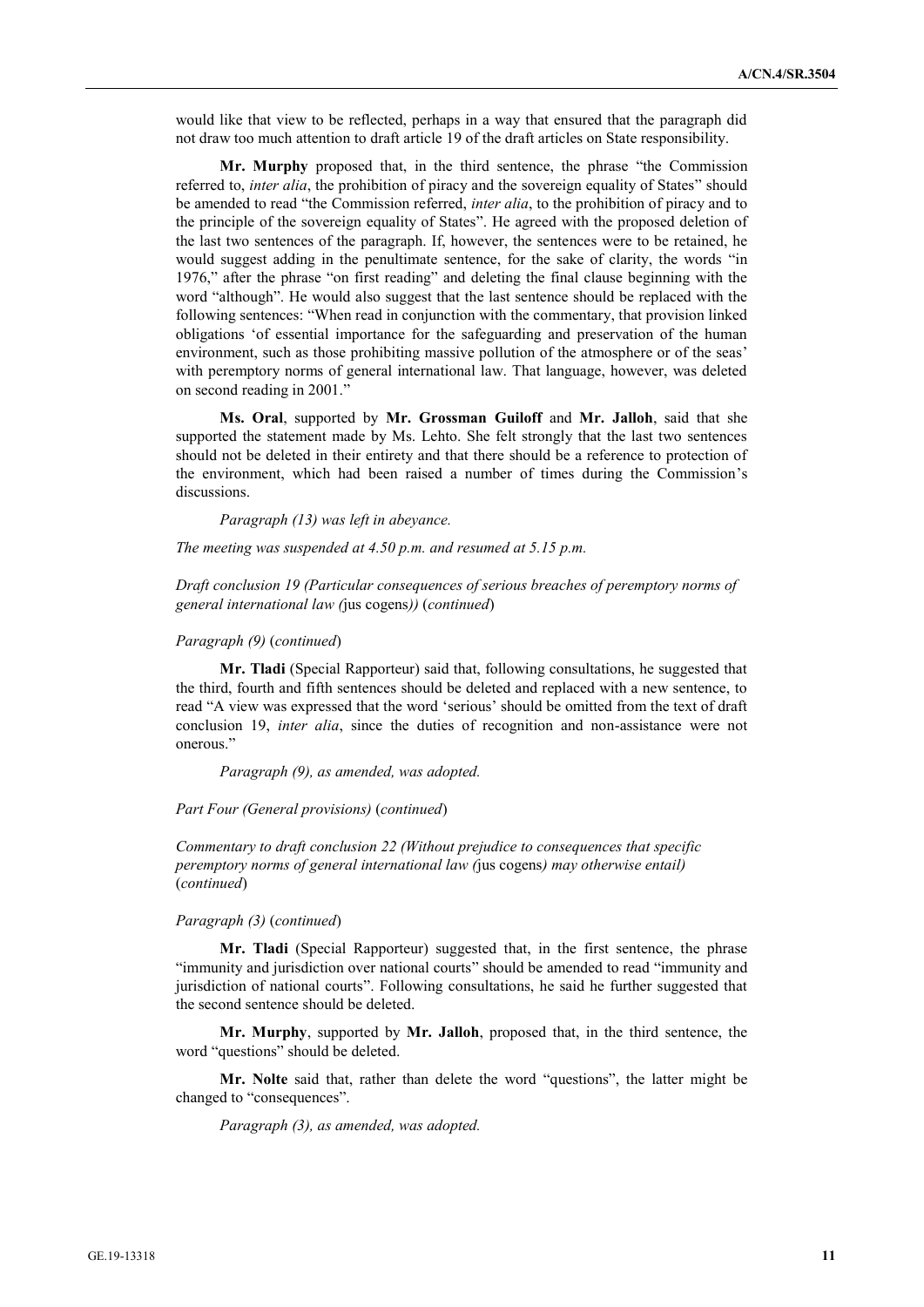*Draft conclusion 23 (Non-exhaustive list)* (*continued*)

#### *Paragraph (13)* (*continued*)

**Mr. Tladi** (Special Rapporteur) said that, the third sentence should be amended to read: "For example, in the commentary to draft article 50 of the draft articles on the law of treaties, the Commission referred, *inter alia*, to the prohibition of piracy and to the principle of the 'sovereign equality of States' – a fundamental principle under the Charter of the United Nations." The sentence proposed earlier by Mr. Zagaynov would be inserted after the call-out for footnote 117. It would be followed by a reformulated version of Mr. Murase's proposal, which would read: "The Commission had also referred to obligations of 'essential importance for the safeguarding and preservation of the human environment, such as those prohibiting massive pollution of the atmosphere or the seas' as peremptory norms of general international law." A sentence, based on Mr. Murphy's proposal, would then be added. It would read: "This language, however, was not adopted on second reading in 2001."

**Mr. Nolte** said that he wished to know whether the sentence proposed by Mr. Murphy concerned draft article 19, which had been dropped, or the reference to pollution and the protection of the environment.

**Mr. Tladi** (Special Rapporteur) said that, with respect to the language in the footnote, Mr. Murphy's proposal had been to the effect that language already contained in footnote 119 should be moved to footnote 118.

**Mr. Nolte** said that, if the statement "this language was not adopted on second reading" related to the protection of the environment, he was unsure whether it was justified.

**Mr. Murase** said that draft article 19, which had been formulated by Special Rapporteur Ago in 1976, was very important in that it introduced the *jus cogens* concept in the context of State responsibility. The sentence which he had proposed was therefore correct. However, the term "language" might not be completely accurate. Although draft article 19 had not been adopted on second reading, the concept of an international crime was still of great significance because, in 1976, the prohibition of international crimes was considered to be analogous to a *jus cogens* norm and the commentary to draft article 19 actually contained a reference to *jus cogens*. For that reason, the Commission should keep the sentence which he had proposed. However, as everyone knew that the draft article had not been retained on second reading, he wondered if it was necessary to state that fact in a footnote.

**Sir Michael Wood**, supported by **Mr. Jalloh** and **Ms. Lehto**, suggested that the statement that draft article 19 had not been retained on second reading should be placed in a footnote, which would read "Draft article 19, read in conjunction with the commentary, was not retained on second reading.", in order to indicate that the Commission was aware of that fact.

**Ms. Oral** said that she agreed with Mr. Murase. She would not be comfortable with relegating factual text to a footnote.

**Mr. Murphy** said that he felt strongly that, if the text was to contain a proposition that the Commission had linked the protection of the environment with *jus cogens*, the text must make it clear that that linkage had not been retained at the final stage of the topic.

**Mr. Vázquez-Bermúdez** said that Mr. Nolte had a very valid point. The solution proposed by Sir Michael Wood was the best one.

**Mr. Nolte**, supported by **Ms. Oral**, said that the abandonment of draft article 19 and the fact that the Commission had expressed an opinion on the protection of the environment in connection with that draft article were two entirely different things. It should not be inferred that, because draft article 19 had not been retained, the particular formulation under consideration had also been rejected. That was why the reference to environmental protection should be kept in the text and the context should be explained in the footnote.

**Mr. Tladi** (Special Rapporteur) said that the footnote would read: "Draft article 19 of the draft articles on State responsibility … read in conjunction with paragraphs (17) and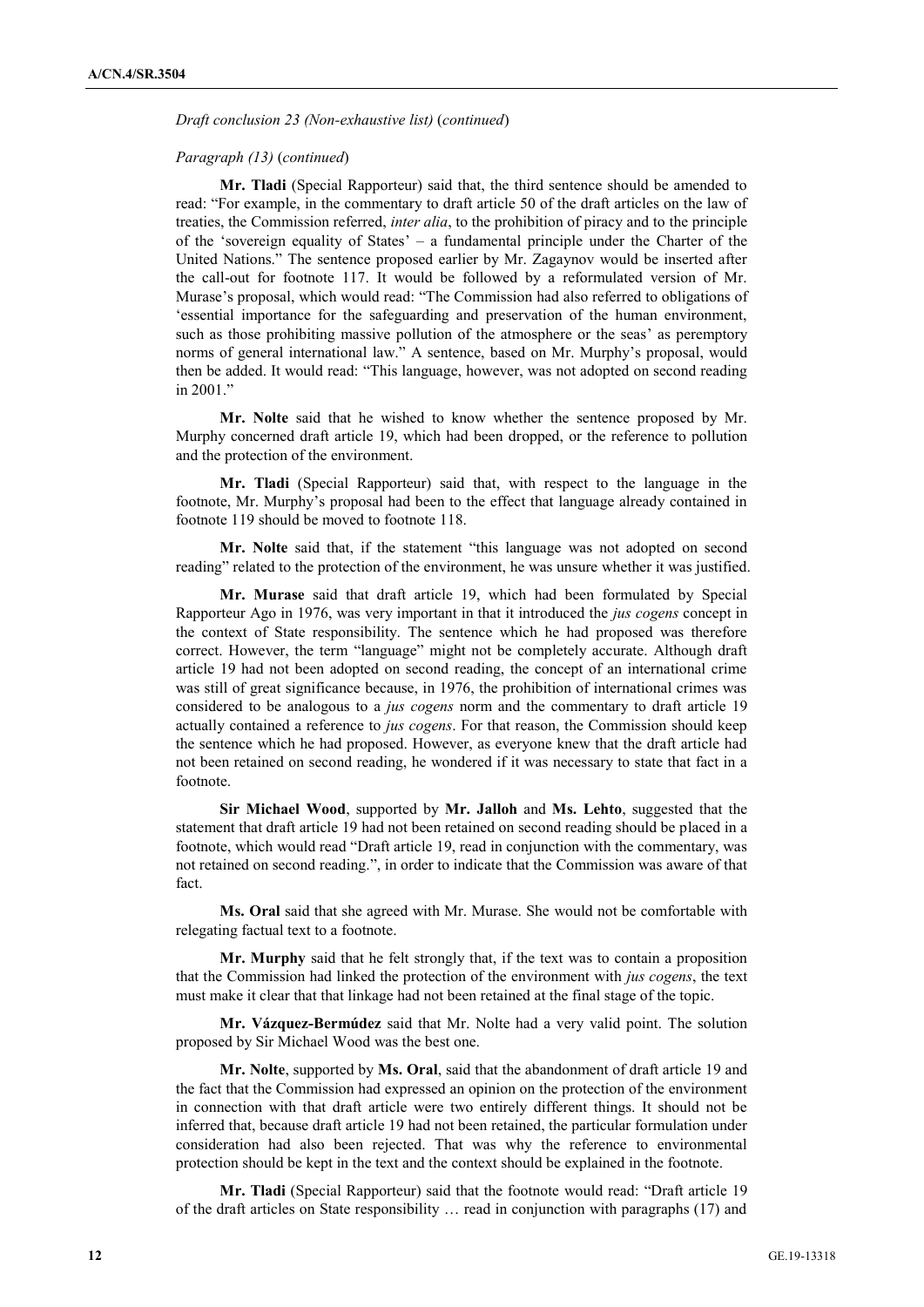(18) of the commentary to draft article 19. Draft article 19 was not retained on second reading." The necessary citation would be inserted after the words "State responsibility".

**Mr. Murphy** said that, by including Mr. Murase's proposed text, the paragraph erroneously suggested that, at the second reading stage of the draft articles on the law of treaties, the Commission had adopted language concerning preservation of the human environment. Moreover, contrary to the Commission's normal practice, it cited a draft text that had not been included in the outcome of its work, therefore making it necessary to rely on a footnote to explain where it came from.

**Mr. Tladi** (Special Rapporteur) said that he suggested that the sentence in question should be recast to read: "In the draft articles on State responsibility adopted on first reading the Commission had also referred to obligations of 'essential importance for the safeguarding and preservation of the human environment, such as those prohibiting massive pollution of the atmosphere or the seas' as peremptory norms of general international law (*jus cogens*)."

*Paragraph (13), as amended, was adopted.*

#### *Paragraph (14)*

**Sir Michael Wood** said that the words "of appearance" should be deleted.

*Paragraph (14), as amended, was adopted.*

*The portion of chapter V contained in document A/CN.4/L.929/Add.2, as a whole, as amended, was adopted.*

**The Chair** invited the Commission to resume its consideration of the portion of chapter V of the report contained in document A/CN.4/L.929.

#### *Paragraph 8*

*Paragraph 8 was adopted, subject to its completion by the Secretariat.*

#### *Paragraph 9*

**The Chair** said that the phrase "and draft annex" would be deleted.

**Mr. Murphy** said that he wished to know if the date at the end of the paragraph would be aligned with that in paragraph 11 of document A/CN.4/L.930. If so, it should be 1 December 2020.

*With that amendment of the date and the deletion of the phrase "and draft annex", paragraph 9 was adopted.*

#### *Paragraph 10*

*Paragraph 10 was adopted.*

*The portion of chapter V of the report contained in document A/CN.4/L.929, as a whole, as amended, was adopted.*

*Chapter V of the draft report, as a whole, as amended, was adopted.*

**Mr. Tladi** (Special Rapporteur) said that he wished to express his sincere gratitude to the Commission for entrusting him with a very sensitive topic. He thanked all the members for their contributions in both the current quinquennium and the preceding quinquennium to what was truly a collective work which reflected their many different views. The draft conclusions were all the stronger for having formed the subject of intense debate. He was particularly grateful to the members of the Drafting Committee, especially the current and previous Chairs, for all their hard work. He thanked the members of the Secretariat, in particular the Codification Division, and all the assistants who had helped him ever since the topic had first been considered for inclusion in the long-term programme of work. He also thanked the wide circle of people who had assisted him on a voluntary basis by sending him material, including foreign language material, for what had become a pretty good text which, he trusted, would be well received.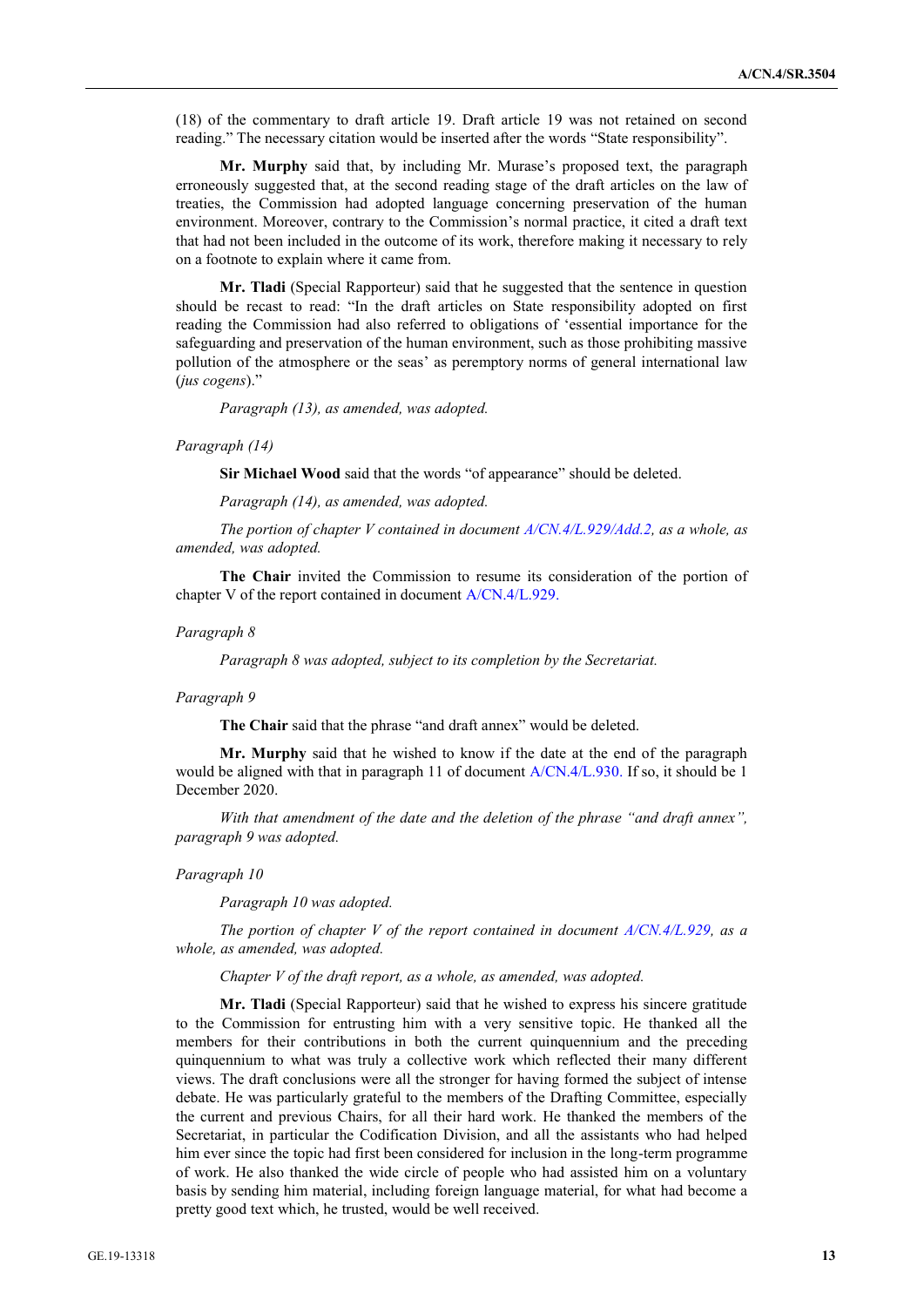*Chapter VI. Protection of the environment in relation to armed conflicts* (A/CN.4/L.930 and A/CN.4/L/930/Add.1)

**The Chair** invited the Commission to consider chapter VI of the draft report beginning with the portion contained in document A/CN.4/ L.930.

*A. Introduction*

*Paragraphs 1 to 4*

*Paragraphs 1 to 4 were adopted.* 

*B. Consideration of the topic at the present session*

*Paragraphs 5 to 9*

*Paragraphs 5 to 9 were adopted.* 

*Paragraphs 10 to 12*

*Paragraphs 10 to 12 were left in abeyance.*

*C. Text of the draft principles on protection of the environment in relation to armed conflict adopted by the Commission on first reading*

*1. Text of the draft principles*

*Paragraph 13*

*Paragraph 13 was adopted.*

**The Chair** invited the Commission to pursue its consideration of chapter VI and to examine the portion of the report contained in document A/CN.4/L.930/Add.1.

*C. Text of the draft principles on protection of the environment in relation to armed conflict adopted by the Commission on first reading*

*1. Text of the draft principles*

*Paragraph 1*

*Paragraph 1 was adopted.*

*2. Text of the draft principles and commentaries thereto*

# *Paragraph 1*

**Ms. Lehto** (Special Rapporteur) said that she wished to recall that the commentaries to the introduction and to draft principles 1, 2, 4, 13, 14, 15, 16 and 17 had been provisionally adopted in 2016. The commentary to draft principles 3, 5, 6, 7, 23, 24, 25, 27 and 28 had been provisionally adopted in 2018. While members might have comments on those parts of the commentary, no major revision should be required. She had made a few minor editorial adjustments and updated the references to different parts to reflect the new structure.

*Paragraph 1 was adopted.*